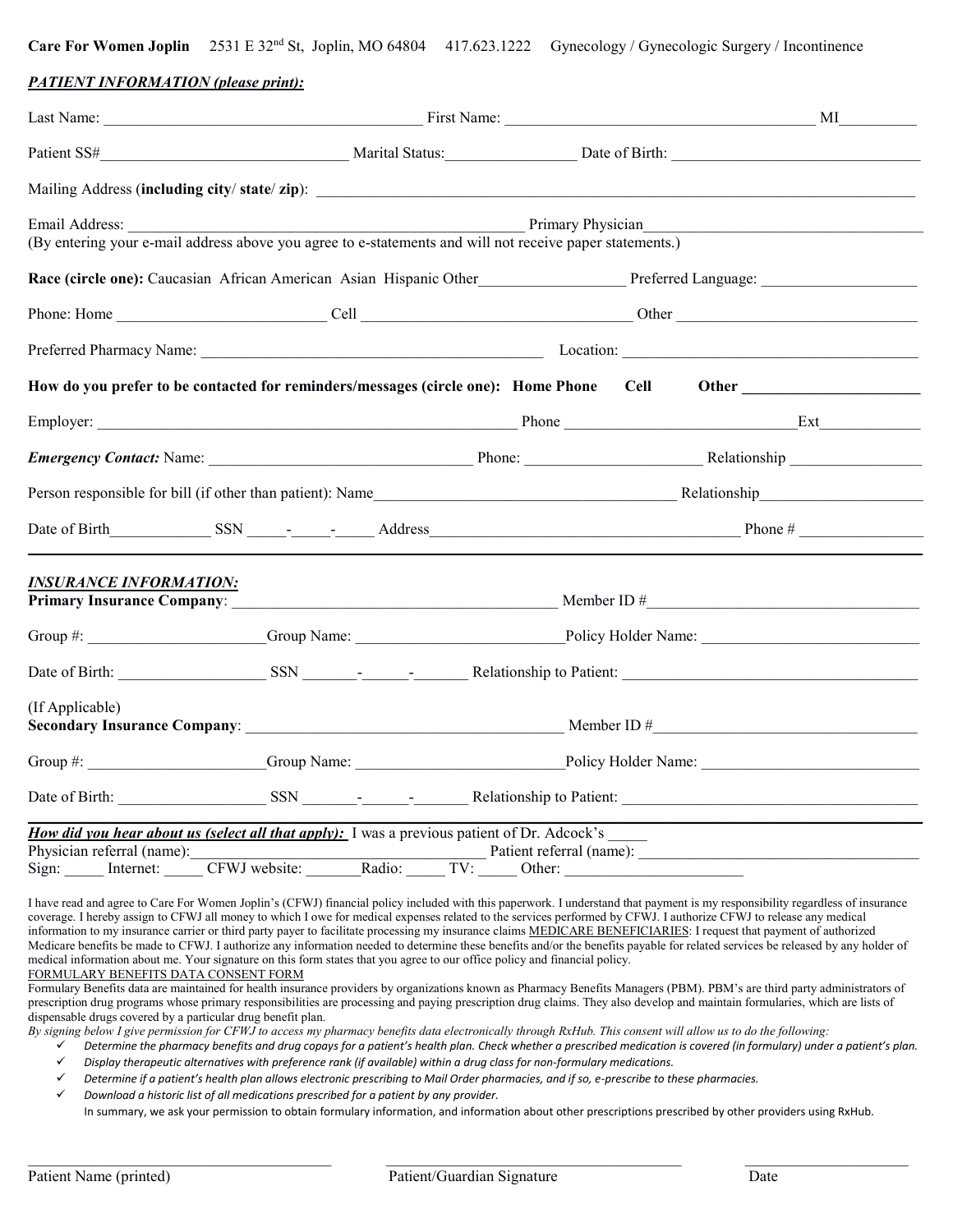### **Our Financial Policy**

### PATIENT MAY KEEP THIS INFORMATION FOR THEIR PERSONAL RECORDS

### **Care For Women Joplin**

2531 E 32nd St., Joplin, MO 64804 P.417-623-1222 F.417-623-1049

Thank you for choosing Care for Women Joplin. We are committed to your treatment being successful. Please understand that payment of your bill is considered a part of your treatment. The following is a statement of our Financial Policy, for you to read, agree and sign prior to treatment. All patients must complete our patient information form before seeing the doctor. Payment for co-pays, deductibles and patient balances are due at the time of service unless other arrangements have been made with the office. We accept cash, checks, MasterCard, Visa, Discover and Care Credit. We send eStatements so please make sure that your email address is on file. Please let the receptionist know if you would like to opt out of this service and receive your statement by mail.

**Regarding Insurance:** As a courtesy to you we can file your insurance for you. Please remember your insurance policy is a contract between you and your insurance company. We are not party to that contract unless it is a managed care policy that we have carefully negotiated prior to your visit to this office. In the event that we do not accept assignment of benefits the balance is your responsibility whether insurance pays or not. Please be aware that some, and perhaps all, of the services provided may be non-covered services and not considered reasonable and necessary under the Medicare Program and/or other medical insurance. Please remember that insurance is a method of reimbursing the patient for fees paid to the doctor and is not a substitute for payment. The ultimate responsibility for payment lies with you

We cannot bill your insurance unless you have provided us with the necessary information. Insurance companies have timely filing limits so it is very important to make sure we have your current insurance cards. It is your responsibility to make sure we have the correct ins. information to file on time. We will make every effort to file your claims, but if we don't have the correct insurance to file and/or you provide it too late for timely filing the balance will be your responsibility. We are contracted with both the Freeman and Mercy PHO's which covers 90% of insurances, but we cannot guarantee we are in-network. It is your, the patient's, responsibility to verify we are in-network with your insurance before your visit.

We reserve the right to reschedule any appointments due to non-payment of outstanding or past due balances. If you can't pay your balance in full, please call our office and make arrangements with the office manager. We would rather work with you then have to reschedule or turn an account over to collections.

**Usual and customary rates:** Our practice is committed to providing the best treatment for our patients and we charge what is usual and customary for our area. You are responsible for payment regardless of any insurance company's arbitrary determination of usual and customary rates.

**Self-pay patients:** Self pay patients with no insurance are responsible for full payment at time of service. If you can not pay your balance in full you must make arrangements with the office manager or reschedule your appointment.

**Minor patients:** The adult accompanying a minor and the parents (or guardians of the minor) are responsible for full payment. For unaccompanied minors, non-emergency treatment will be denied unless charges have been pre-authorized to an approved credit plan, Visa, MasterCard, Discover, Care Credit or payment by cash or check at time of service has been verified.

**No show:** We may assess a charge of \$25.00 for no-show appointments. Upon the third no show occurrence you will be dismissed from the practice. Our practice is very busy and we have a waiting list for appointments. If appointments are cancelled in advance we can accommodate patients who need to be seen. We do not like to have to be so strict, but it is in the best interest of all of our patients.

**Collections:** It is the policy of our office to turn unpaid balances over to a collection agency unless extenuating circumstances are involved, communicated, documented and approved by our office. Failure to pay outstanding balances within 90 days of notification of the amount due will result in submission to an outside collection agency.

**Returned checks:** We will assess a charge of \$35 for returned checks.

Thank you for understanding our Financial Policy. Please let us know if you have questions or concerns.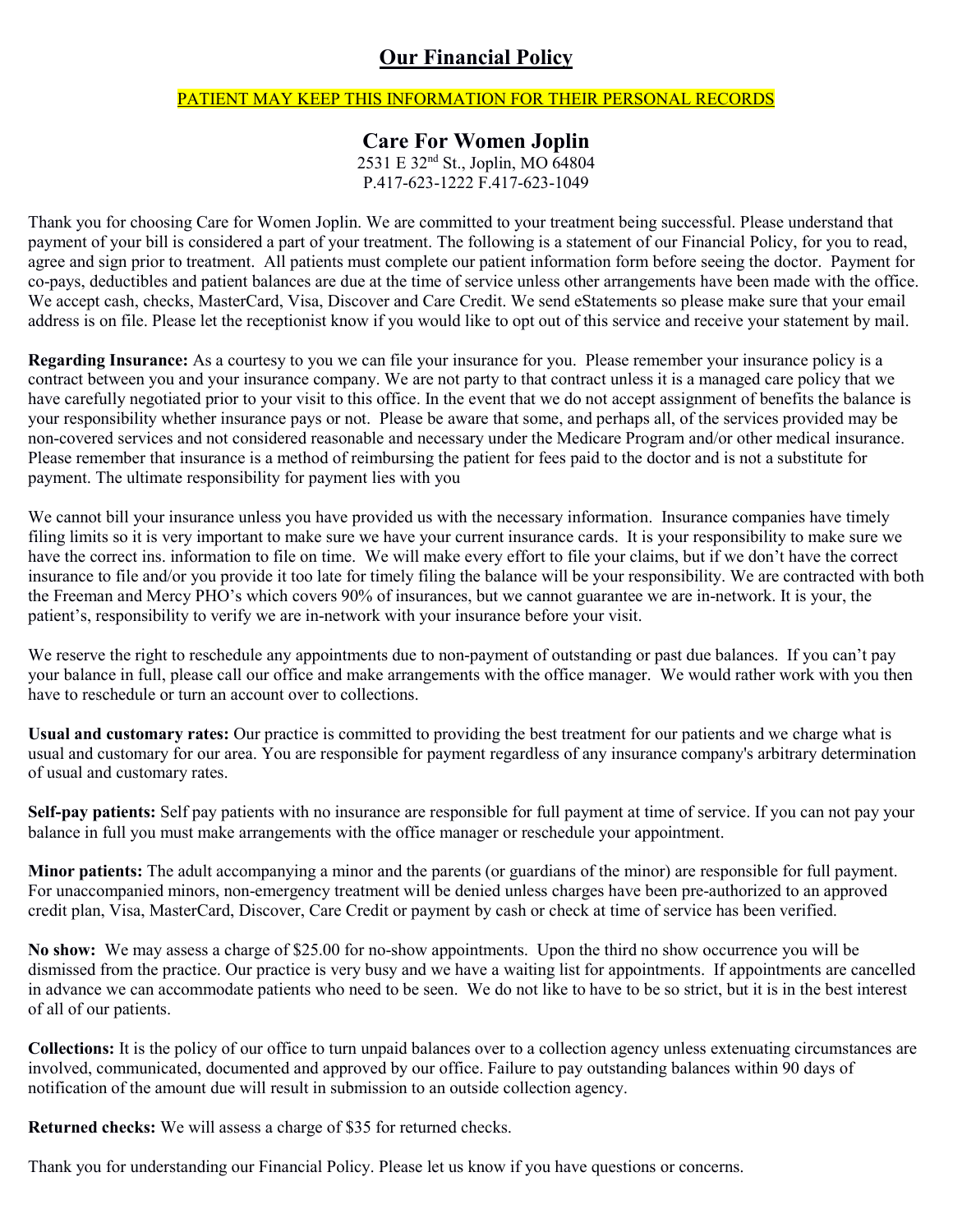#### **Medication Refills**

*Prior to running out of your medication, please contact your pharmacy and ask them to fax a request to our office. Please allow our staff 48 business hours to*  fulfill the request. For your convenience, you should contact the pharmacy before picking up your prescription to verify approval and that it is ready for pickup.

#### **Nurse Messages**

In order for our nurses and clinical assistants to give the same time and consideration to each of our patients, **please allow 48 hours for a nurse to return your call**. Please do not call multiple times as it may delay calls further by adding to the nurses message list. If you have not heard back from us after 48 hours please feel free to contact us again. If there is an emergency, please do not leave a message-go to the nearest emergency room or urgent care for evaluation. **Please allow one week to hear back from our office regarding lab and test results. Results must be received, reviewed and signed off on before we can discuss results with you.**

#### **Forms Completion**

There is a standard fee for completion of forms left in or sent to our office. The fee(s) for FMLA or Disability paperwork is \$20.00 per set of forms, or \$30.00 if our office completes both sets at the same time. Please allow two weeks for completion. We will contact you once the form(s) are ready for you to pick up, unless you have requested otherwise.

#### **Laboratory**

We use PathGroup for all pathology*.* PathGroup processes and bills all insurance as in-network benefits. We do not bill for specimens that are sent to PathGroup. If you receive a statement from PathGroup you will need to contact PathGroup.

#### **Mammograms**

Mammogram orders are given ONLY if you've been seen in advance for a breast exam. This will allow our providers to direct your mammogram technician towards any areas of concern. If you are due for a mammogram and want to schedule for the same day, we ask that you schedule 2 hours after your appointment with our office (you will get the order at your appointment).

#### **WELL WOMAN/ANNUAL APPOINTMENTS**

With most policies, the following services do not require cost-sharing (copayment, coinsurance or dollars paid toward a deductible) as a part of a 'Well Woman' annual exam at Care For Women Joplin:

- Breast exams
- Pelvic exams
- PAP test to sample cervical cells to check for abnormalities.

*I understand that if any topics are discussed and/or services are provided outside of those listed above during my Well Woman appointment an additional office visit code will be applied and cost-sharing (copayment, coinsurance or dollars paid toward a deductible) will be required as per my insurance plan.* 

#### **Appointment**

Please arrive 15 minutes prior to your scheduled appointment. If you are more than 10 minutes late, we may have to reschedule your appointment. Please notify our office at least 24 hours in advance, when possible, if you are unable to keep your appointment. If the need arises for an urgent appointment, we will try to fit you into the schedule to the best of our ability. However, if we are unable to get you a timely appointment, again, you should seek care at the nearest emergency room or urgent care clinic.

#### **eStatements:**

We send eStatements so please make sure that your email address is on file. Please let the receptionist know if you would like to opt out of this service and receive your statement by mail. By listing your email address on the form, you agree to receive eStatements only and will not receive paper statements by mail.

**Consent for Heath Care:** Patient voluntarily consents to such medical care including but not limited to laboratory, diagnostic or medical treatment which may be ordered by patient's physician or assistants, or designees for medical treatment which they may deem necessary and advisable. The agreements and assignments will remain in effect until revoked by me in writing. A photo copy of this assignment is considered as valid as an original. I, the undersigned, authorize Care for Women Joplin to release any information acquired in the course of my examination or treatment to my insurance company(s) or another physician or agents or employees of pertinent entities for the purposes of business operations payment for health care services rendered and continual treatment or coordination of care. I consent to the taking of photographs for the limited purpose of medical treatment and/or medical educations.

#### **□I acknowledge that I have had the opportunity to read and/or receive a copy of Care for Women Joplin's Notice of Privacy Practices, Office Policy and Financial Policy. A complete copy of the Notice is available at the check in desk or on our website at cfwjoplin.com. I agree to the polices of Care For Women Joplin, LLC.**

I give Care for Women Joplin and its staff permission to leave information about my appointments on my voicemail (circle one) *Yes No* I give Care for Women Joplin permission to relay my appointment and/or medical information to the following person(s):

#### **\_\_\_\_\_\_\_\_\_\_\_\_\_\_\_\_\_\_\_\_\_\_\_\_\_\_\_\_\_\_\_\_\_\_\_\_\_\_\_ \_\_\_\_\_\_\_\_\_\_\_\_\_\_\_\_\_\_\_\_\_\_\_\_\_\_\_\_\_\_\_\_\_\_\_\_\_\_\_ \_\_\_\_\_\_\_\_\_\_\_\_\_\_\_\_\_\_\_\_\_\_\_\_\_\_\_\_\_\_\_\_\_\_\_\_\_\_\_ \*\*\* IF NAMES ARE NOT LISTED ABOVE, WE WILL NOT BE ABLE TO SPEAK WITH ANYONE EXCEPT THE PATIENT ABOUT MEDICAL INFORMATION. \*\*\* \_\_\_\_\_\_\_\_\_\_\_\_\_\_\_\_\_\_\_\_\_\_\_\_\_\_\_\_\_\_\_\_\_\_\_\_\_\_\_\_\_\_\_\_\_\_\_\_\_\_\_\_\_\_\_\_\_\_\_\_\_\_\_\_\_\_\_\_\_\_\_\_\_\_\_\_\_\_\_\_\_\_\_\_\_\_\_\_\_\_\_\_\_\_\_\_\_\_\_\_\_\_\_\_\_\_\_\_\_\_\_\_\_\_\_\_\_\_\_\_\_\_\_\_\_\_\_\_**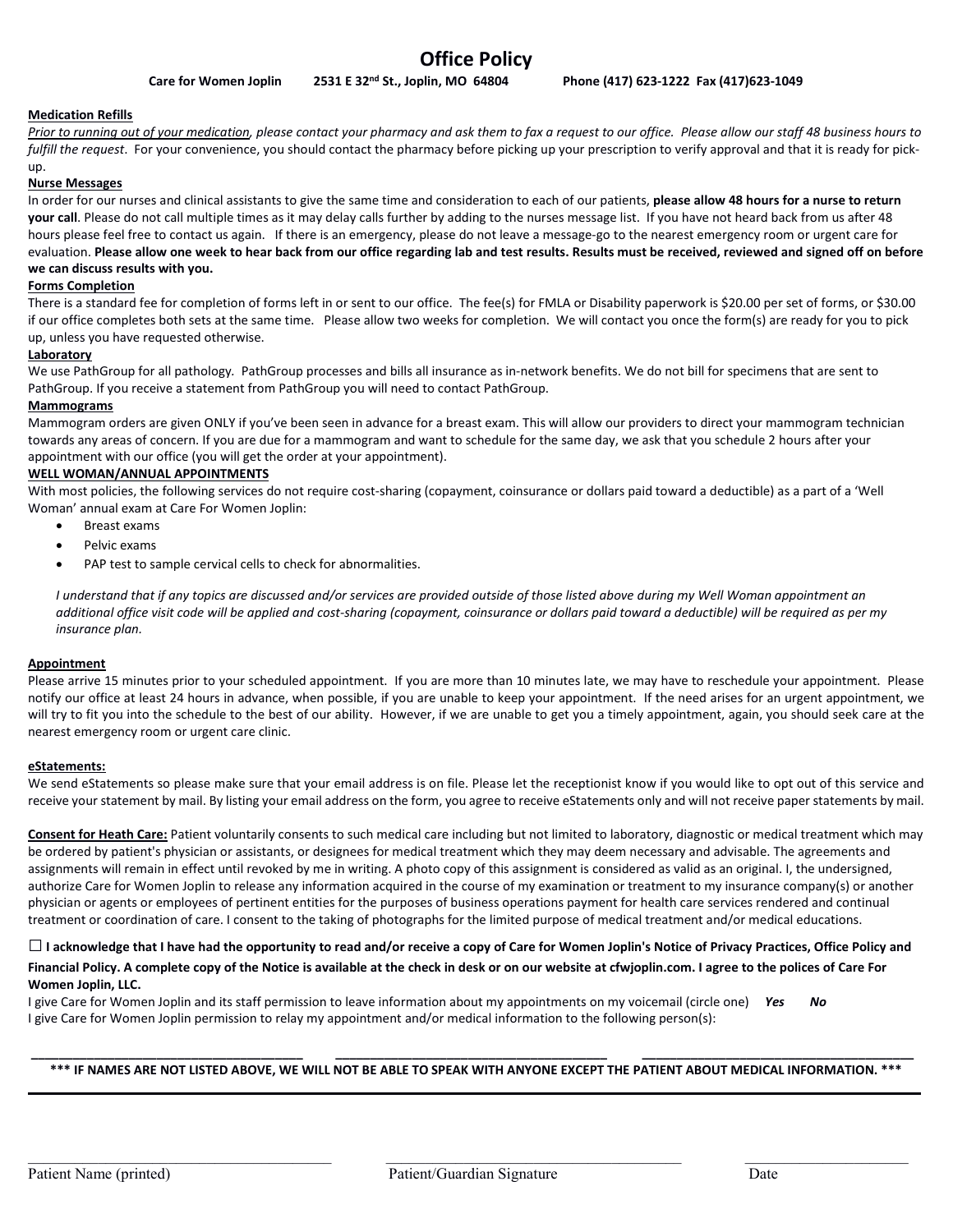|                                                                                                                                                        |                                         | <b>HEALTH SURVEY</b>                   |                                                                                            |                                                                  |  |
|--------------------------------------------------------------------------------------------------------------------------------------------------------|-----------------------------------------|----------------------------------------|--------------------------------------------------------------------------------------------|------------------------------------------------------------------|--|
| Name:                                                                                                                                                  |                                         |                                        |                                                                                            |                                                                  |  |
|                                                                                                                                                        |                                         |                                        |                                                                                            |                                                                  |  |
| Here today for:                                                                                                                                        |                                         |                                        |                                                                                            |                                                                  |  |
| Well Woman/Annual ______ Follow-up, Pre-Op or Post-Op: ______ Concerns/reason for visit?: __________                                                   |                                         |                                        |                                                                                            |                                                                  |  |
| <b>GYNECOLOGY HISTORY: Please fill out all sections</b>                                                                                                |                                         |                                        |                                                                                            |                                                                  |  |
| <b>PREGNANCY HISTORY:</b>                                                                                                                              | Problems with pregnancy or              |                                        | <b>MENSTRUAL HISTORY</b> (check all that apply)                                            |                                                                  |  |
| Please specify number                                                                                                                                  | delivery?                               |                                        | $\Box$ Irregular menses                                                                    | $\square$ Clots                                                  |  |
| Total pregnancies:                                                                                                                                     |                                         |                                        | $\square$ Spotting                                                                         | $\Box$ Dime size                                                 |  |
| Total live births:                                                                                                                                     |                                         |                                        | $\Box$ Less than 21 days                                                                   | $\Box$ Quarter size                                              |  |
| Miscarriages/abortions:                                                                                                                                | Vaginal deliveries:                     |                                        | $\Box$ More than 35 days                                                                   | $\Box$ Larger                                                    |  |
| Living children:                                                                                                                                       | C-sections:                             |                                        | $\Box$ Longer than 10 days                                                                 | $\Box$ Pain moderate                                             |  |
| <b>SEXUAL HISTORY:</b>                                                                                                                                 |                                         |                                        | $\Box$ Changed from normal                                                                 | $\Box$ Pain severe                                               |  |
| □ Have had sexual intercourse at least once in my life                                                                                                 |                                         |                                        | $\Box$ Change pad/tampon less than 2 hours                                                 |                                                                  |  |
|                                                                                                                                                        |                                         |                                        |                                                                                            |                                                                  |  |
| □ Male partner                                                                                                                                         | □ Female partner                        |                                        | $\square$ PMS                                                                              |                                                                  |  |
| □ History of sexual abuse                                                                                                                              |                                         |                                        | Date of last period:                                                                       |                                                                  |  |
|                                                                                                                                                        |                                         |                                        | Age of first period:                                                                       |                                                                  |  |
| If unmarried, use condoms in addition to other birth control<br>MEDICAL HISTORY: Please check any conditions you have now and/or have had in the past. |                                         |                                        | Age of menopause:                                                                          |                                                                  |  |
|                                                                                                                                                        |                                         |                                        |                                                                                            |                                                                  |  |
| $\Box$ Abnormal pap smears                                                                                                                             | $\Box$ Chemical dependency              | $\Box$ Hepatitis                       |                                                                                            | $\Box$ Ovarian cyst                                              |  |
| $\Box$ AIDS<br>$\Box$ Alcoholism                                                                                                                       | □ Chicken pox                           | $\Box$ Herpes                          |                                                                                            | □ Pacemaker<br>$\Box$ Pneumonia                                  |  |
|                                                                                                                                                        | $\Box$ Chlamydia<br>$\Box$ Colon cancer |                                        | □ High blood pressure                                                                      |                                                                  |  |
| $\square$ Anemia<br>$\Box$ Anorexia                                                                                                                    |                                         | □ High cholesterol<br>□ HIV positive   |                                                                                            | □ Psychiatric disorders<br>$\Box$ Rheumatic fever                |  |
| $\Box$ Asthma                                                                                                                                          | $\square$ Depression                    |                                        | $\Box$ Kidney disease                                                                      | $\square$ Seizures                                               |  |
| $\Box$ Anxiety                                                                                                                                         | $\Box$ DES exposure<br>$\Box$ Diabetes  |                                        | $\Box$ Liver disease                                                                       | $\Box$ STDs                                                      |  |
| $\Box$ Arthritis                                                                                                                                       | $\Box$ Emphysema                        |                                        |                                                                                            | □ Strokes/TIA                                                    |  |
| □ Blood clots, legs, lung                                                                                                                              | $\Box$ Endometriosis                    |                                        |                                                                                            | □ Suicide attempt                                                |  |
| □ Breast Cancer                                                                                                                                        | $\square$ Epilepsy                      | $\square$ Migraines<br>□ Mononucleosis |                                                                                            | □ Thyroid                                                        |  |
| □ Breast lumps, problems                                                                                                                               | □ Genital warts                         | $\Box$ Multiple Sclerosis              |                                                                                            | $\Box$ Transfusion – Date:                                       |  |
| $\Box$ Broken bones as an adult                                                                                                                        | □ Glaucoma                              | □ Mumps                                |                                                                                            | □ Tuberculosis                                                   |  |
| $\square$ Bronchitis                                                                                                                                   | $\Box$ Goiter                           | □ Osteopenia                           |                                                                                            | $\Box$ Ulcers                                                    |  |
| □ Bulemia                                                                                                                                              | □ Gonorrhea                             | $\Box$ Osteoporosis                    |                                                                                            | □ Uterine cancer                                                 |  |
| □ Cervical cancer/dysplasia                                                                                                                            | □ Heart problems                        | □ Ovarian cancer                       |                                                                                            | □ Venereal disease                                               |  |
| Additional medical history or conditions not listed above:                                                                                             |                                         |                                        |                                                                                            |                                                                  |  |
|                                                                                                                                                        |                                         |                                        |                                                                                            |                                                                  |  |
| <b>SURGICAL HISTORY</b> - please list all surgeries and approximate dates:                                                                             |                                         |                                        | Well woman exam: With new research, ACOG                                                   |                                                                  |  |
|                                                                                                                                                        |                                         |                                        | guidelines allow for pap smears to be done at                                              |                                                                  |  |
|                                                                                                                                                        |                                         |                                        | 3 year intervals in low risk patients that meet                                            |                                                                  |  |
|                                                                                                                                                        |                                         |                                        |                                                                                            | specific requirements. Please check all that apply:              |  |
|                                                                                                                                                        |                                         |                                        | □ None of these apply                                                                      |                                                                  |  |
|                                                                                                                                                        |                                         |                                        | Immune system is comprised<br>□ Cervical or vaginal cancer, now or in the past             |                                                                  |  |
|                                                                                                                                                        |                                         |                                        | $\Box$ Abnormal pap smear in the past three years                                          |                                                                  |  |
|                                                                                                                                                        |                                         |                                        |                                                                                            |                                                                  |  |
|                                                                                                                                                        |                                         |                                        | □ Onset of sexual partners before age 16<br>$\Box$ 5 or more sexual partners in a lifetime |                                                                  |  |
|                                                                                                                                                        |                                         |                                        | $\Box$ History of a sexually transmitted disease (STD)                                     |                                                                  |  |
|                                                                                                                                                        |                                         |                                        |                                                                                            | $\square$ Fewer than 3 negative paps within the previous 7 years |  |
|                                                                                                                                                        |                                         |                                        | $\Box$ No paps at all within the past 7 years                                              |                                                                  |  |
|                                                                                                                                                        |                                         |                                        | □ DES exposure                                                                             |                                                                  |  |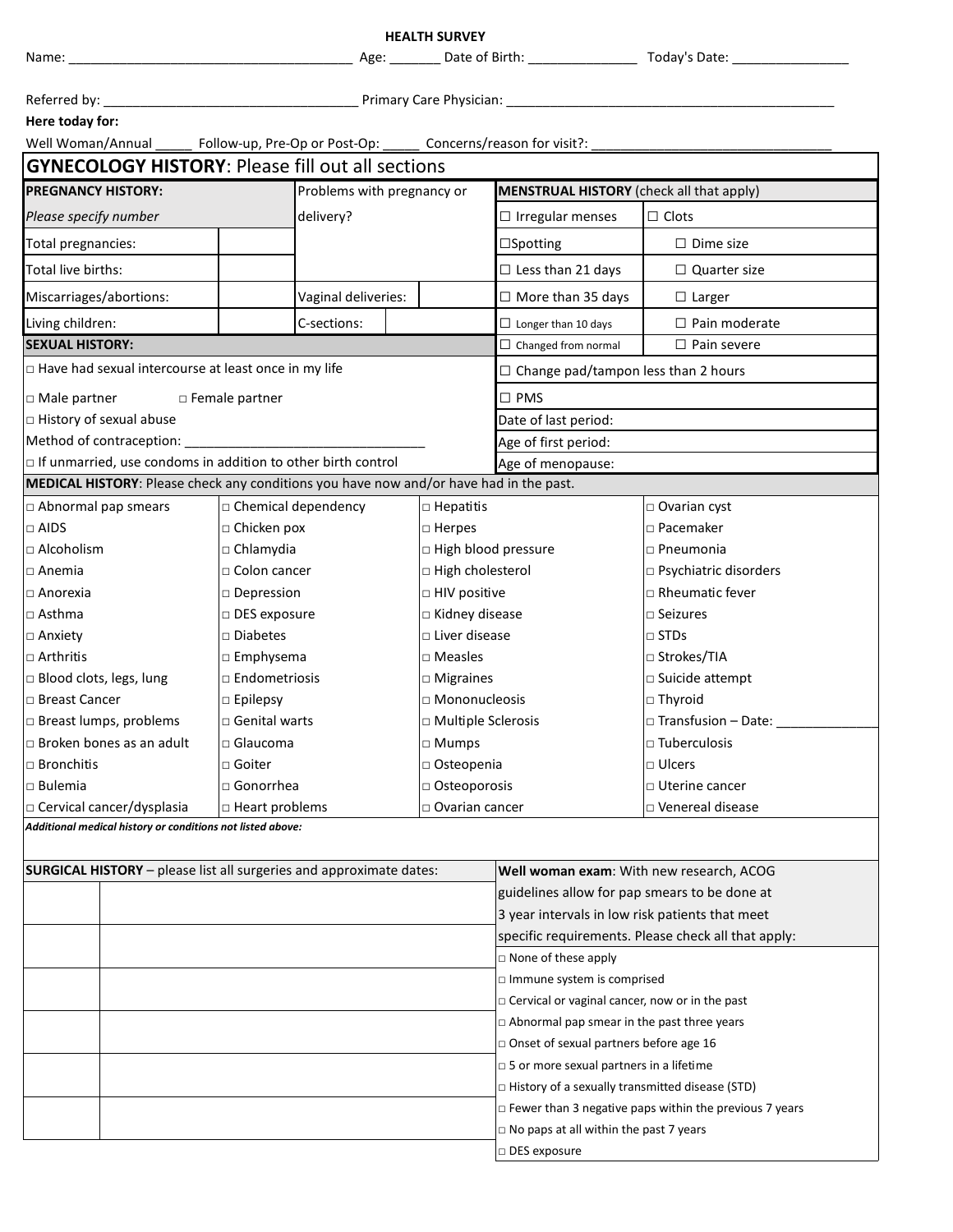| HEALTH SURVEY - Page 2 Name:                                                                              |                                                                        |                                                                                 |                                                                |                 |                                                      | Today's Date:  |                                           |                                                |  |
|-----------------------------------------------------------------------------------------------------------|------------------------------------------------------------------------|---------------------------------------------------------------------------------|----------------------------------------------------------------|-----------------|------------------------------------------------------|----------------|-------------------------------------------|------------------------------------------------|--|
| <b>SOCIAL HISTORY:</b> Please check, circle or answer all questions                                       |                                                                        |                                                                                 |                                                                |                 |                                                      |                |                                           |                                                |  |
| <b>Substance Use &amp; amounts:</b><br>Marital status: Circle one S M D W                                 |                                                                        |                                                                                 |                                                                |                 |                                                      |                |                                           | Work environment: Check any concerns you have  |  |
| Occupation:                                                                                               |                                                                        | Caffeine<br>Tobacco                                                             |                                                                |                 | □ Stress                                             |                |                                           |                                                |  |
|                                                                                                           |                                                                        |                                                                                 |                                                                |                 | $\Box$ Hazardous substances                          |                |                                           |                                                |  |
|                                                                                                           | Alcohol                                                                |                                                                                 |                                                                |                 | $\Box$ Healthy living                                |                |                                           |                                                |  |
|                                                                                                           |                                                                        | Drugs                                                                           |                                                                |                 | Other:                                               |                |                                           |                                                |  |
| <b>Health Habits:</b>                                                                                     |                                                                        |                                                                                 |                                                                |                 | Screenings: Please indicate the                      |                | <b>Immunizations and Vaccines: Please</b> |                                                |  |
| $\Box$ Follow a health diet                                                                               |                                                                        |                                                                                 |                                                                |                 | last time any of these tests were done               |                | check those you have received             |                                                |  |
| $\Box$ Self breast exam                                                                                   |                                                                        |                                                                                 |                                                                |                 | Mammogram: _____________________                     |                | $\Box$ Flu shot                           |                                                |  |
| □ Always use my seat belt                                                                                 |                                                                        |                                                                                 |                                                                |                 | Bone Mineral Density: _________                      |                | $\Box$ HPV vaccine (9-26 years)           |                                                |  |
| $\Box$ Get adequate sleep                                                                                 |                                                                        |                                                                                 |                                                                |                 | Lipid profile: __________________                    |                |                                           | $\Box$ Pneumonia vaccine (65 yrs or high risk) |  |
| □ Use sunscreen                                                                                           |                                                                        |                                                                                 | Stool for blood card: ___________                              |                 |                                                      |                |                                           | □ Varicella-Zoster (60 yrs and older)          |  |
| $\Box$ Use sun tan lotion                                                                                 |                                                                        |                                                                                 |                                                                |                 |                                                      |                | $\Box$ Hepatitis A                        |                                                |  |
| $\Box$ See dentist at least yearly                                                                        |                                                                        |                                                                                 |                                                                |                 | Colonoscopy: ___________________                     |                | $\Box$ Hepatitis B                        |                                                |  |
| $\Box$ Yearly eye exam                                                                                    |                                                                        |                                                                                 |                                                                |                 | Pap test: ________________________                   |                | $\Box$ MMR                                |                                                |  |
| $\Box$ Multivitamin or other daily vitamin therapy                                                        |                                                                        |                                                                                 |                                                                |                 | HPV on pap: ____________________                     |                | $\Box$ Tetanus-diptheria                  |                                                |  |
|                                                                                                           |                                                                        |                                                                                 |                                                                |                 | STD testing: _______________________                 |                |                                           |                                                |  |
|                                                                                                           |                                                                        |                                                                                 |                                                                | HIV testing:    |                                                      |                |                                           |                                                |  |
| FAMILY MEDICAL HISTORY: Please identify members as follows: Mother(M) Father(F) Maternal Grandmother (MG) |                                                                        |                                                                                 |                                                                |                 |                                                      |                |                                           |                                                |  |
|                                                                                                           | Paternal Grandmother (PG) Maternal Aunt (MA) and/or Paternal Aunt (PA) |                                                                                 |                                                                |                 |                                                      |                |                                           |                                                |  |
|                                                                                                           |                                                                        | □ Blood clots (legs, lungs) _________________________ □ Osteoporosis/osteopenia |                                                                |                 |                                                      |                |                                           |                                                |  |
|                                                                                                           |                                                                        |                                                                                 |                                                                |                 |                                                      | $\Box$ Stroke  |                                           |                                                |  |
|                                                                                                           |                                                                        |                                                                                 |                                                                |                 |                                                      | $\Box$ Thyroid |                                           |                                                |  |
| $\Box$ Ovarian cancer $\Box$                                                                              |                                                                        |                                                                                 | □ High blood pressure _____________________<br>□ Other (list): |                 |                                                      |                |                                           |                                                |  |
| □ Uterine (endometrial) cancer                                                                            |                                                                        | □ High cholesterol/triglycerides                                                |                                                                |                 |                                                      |                |                                           |                                                |  |
| □ Bipolar Disoder/Manic Depression                                                                        |                                                                        | $\Box$ Melanoma                                                                 |                                                                |                 |                                                      |                |                                           |                                                |  |
| <b>Other concerns:</b>                                                                                    |                                                                        |                                                                                 |                                                                |                 |                                                      |                |                                           |                                                |  |
| $\Box$ I do not feel safe at home                                                                         |                                                                        | I am being abused physically or emotionally                                     |                                                                |                 |                                                      |                |                                           |                                                |  |
| <b>Genetics and cancer:</b>                                                                               |                                                                        |                                                                                 |                                                                |                 |                                                      |                |                                           |                                                |  |
| □ A family member has been tested for genetic cancers                                                     |                                                                        |                                                                                 |                                                                |                 | $\Box$ I am interested in genetic testing for cancer |                |                                           |                                                |  |
| Family member that had/has cancer before age 50?                                                          |                                                                        |                                                                                 |                                                                | Type of cancer: |                                                      |                | Age of occurrence?                        |                                                |  |
|                                                                                                           |                                                                        |                                                                                 |                                                                |                 |                                                      |                |                                           |                                                |  |
|                                                                                                           |                                                                        |                                                                                 |                                                                |                 |                                                      |                |                                           |                                                |  |
|                                                                                                           |                                                                        |                                                                                 |                                                                |                 |                                                      |                |                                           |                                                |  |
|                                                                                                           |                                                                        |                                                                                 |                                                                |                 |                                                      |                |                                           |                                                |  |
|                                                                                                           |                                                                        |                                                                                 |                                                                |                 |                                                      |                |                                           |                                                |  |
|                                                                                                           |                                                                        |                                                                                 |                                                                |                 |                                                      |                |                                           |                                                |  |
|                                                                                                           |                                                                        |                                                                                 |                                                                |                 |                                                      |                |                                           |                                                |  |
| Medications (please use back of sheet if needed):                                                         |                                                                        |                                                                                 |                                                                |                 |                                                      |                |                                           |                                                |  |
| List all prescriptions, over the counter, injections, vitamins, herbals:                                  |                                                                        |                                                                                 |                                                                |                 |                                                      |                |                                           |                                                |  |
| Name:                                                                                                     | Strength:                                                              | Dosage:                                                                         |                                                                | Name:           |                                                      | Strength:      |                                           | Dosage:                                        |  |
|                                                                                                           |                                                                        |                                                                                 |                                                                |                 |                                                      |                |                                           |                                                |  |
|                                                                                                           |                                                                        |                                                                                 |                                                                |                 |                                                      |                |                                           |                                                |  |
|                                                                                                           |                                                                        |                                                                                 |                                                                |                 |                                                      |                |                                           |                                                |  |
|                                                                                                           |                                                                        |                                                                                 |                                                                |                 |                                                      |                |                                           |                                                |  |
|                                                                                                           |                                                                        |                                                                                 |                                                                |                 |                                                      |                |                                           |                                                |  |
|                                                                                                           |                                                                        |                                                                                 |                                                                |                 |                                                      |                |                                           |                                                |  |
|                                                                                                           |                                                                        |                                                                                 |                                                                |                 |                                                      |                |                                           |                                                |  |
|                                                                                                           |                                                                        |                                                                                 |                                                                |                 |                                                      |                |                                           |                                                |  |
| Please list drug allergies:                                                                               |                                                                        |                                                                                 |                                                                |                 |                                                      |                |                                           |                                                |  |
|                                                                                                           |                                                                        |                                                                                 |                                                                |                 |                                                      |                |                                           |                                                |  |
|                                                                                                           |                                                                        |                                                                                 |                                                                |                 |                                                      |                |                                           |                                                |  |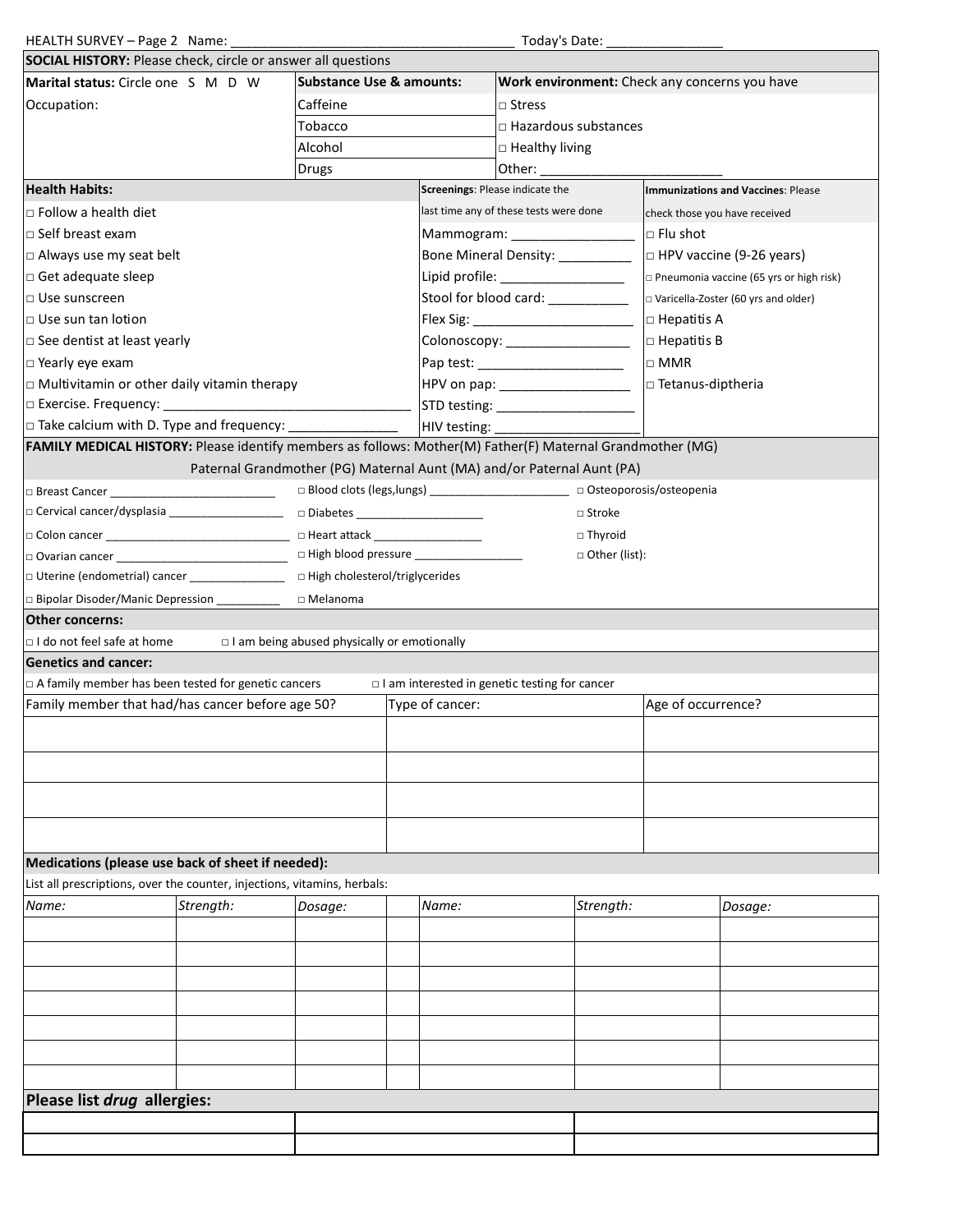# **Bladder Symptom Questionnaire**

|                                                                                                                                                                                                                                                                                                                                            |                                                            |              |                |                                                                                      |                |                     |              |                                                                                                                                                                                                                                                                                                                                                                |   |   |                                       | Date: |
|--------------------------------------------------------------------------------------------------------------------------------------------------------------------------------------------------------------------------------------------------------------------------------------------------------------------------------------------|------------------------------------------------------------|--------------|----------------|--------------------------------------------------------------------------------------|----------------|---------------------|--------------|----------------------------------------------------------------------------------------------------------------------------------------------------------------------------------------------------------------------------------------------------------------------------------------------------------------------------------------------------------------|---|---|---------------------------------------|-------|
|                                                                                                                                                                                                                                                                                                                                            |                                                            |              |                |                                                                                      |                |                     |              |                                                                                                                                                                                                                                                                                                                                                                |   |   |                                       |       |
| Which symptoms best describe you? Check all that apply.<br>$\Box$ No bladder or bowel problems (if checked, please discontinue questionnaire)                                                                                                                                                                                              | Sudden or strong urge to urinate<br>Bladder or pelvic pain |              |                | Frequent urination-day, night, or both<br>$\Box$ Accidental loss or leakage of stool |                | $\Box$ Constipation |              | Leakage with little or no warning-sometimes unable to make it to the bathroom in time<br>Unable to completely empty bladder-feels like there is more even after going to the bathroom<br>Accidental leakage with physical activity—exercising, sneezing, or coughing<br>Problems with bowel function (if checked, please select symptom below)<br>$\Box$ Other |   |   |                                       |       |
|                                                                                                                                                                                                                                                                                                                                            |                                                            |              |                |                                                                                      |                |                     |              |                                                                                                                                                                                                                                                                                                                                                                |   |   |                                       |       |
| Have you tried medications to help your bladder symptoms? $\square$ Yes $\square$ No                                                                                                                                                                                                                                                       |                                                            |              |                |                                                                                      |                |                     |              |                                                                                                                                                                                                                                                                                                                                                                |   |   |                                       |       |
| If yes, how many different medications have you tried?                                                                                                                                                                                                                                                                                     |                                                            |              |                |                                                                                      |                |                     |              |                                                                                                                                                                                                                                                                                                                                                                |   |   |                                       |       |
| On a scale of 0 to 10, with 0 being no symptom relief and 10 being complete symptom relief,<br>how much symptom relief have these medications provided for you? Circle a number.                                                                                                                                                           |                                                            |              |                |                                                                                      |                |                     |              |                                                                                                                                                                                                                                                                                                                                                                |   |   |                                       |       |
|                                                                                                                                                                                                                                                                                                                                            | $\mathbf 0$                                                | $\mathbf{1}$ | 2              | 3                                                                                    | $\overline{4}$ | 5                   | 6            | $\overline{7}$                                                                                                                                                                                                                                                                                                                                                 | 8 | 9 | 10                                    |       |
|                                                                                                                                                                                                                                                                                                                                            | Complete<br>No<br><b>Symptom Relief</b><br><b>Relief</b>   |              |                |                                                                                      |                |                     |              |                                                                                                                                                                                                                                                                                                                                                                |   |   |                                       |       |
| Are you still taking any of these medications?                                                                                                                                                                                                                                                                                             |                                                            |              |                |                                                                                      |                |                     | $\Box$ Yes   | $\Box$ No                                                                                                                                                                                                                                                                                                                                                      |   |   |                                       |       |
| If no, why have you stopped taking them?                                                                                                                                                                                                                                                                                                   |                                                            |              |                |                                                                                      |                |                     |              |                                                                                                                                                                                                                                                                                                                                                                |   |   |                                       |       |
|                                                                                                                                                                                                                                                                                                                                            | Did not work as well as expected                           |              |                |                                                                                      |                |                     | Side effects |                                                                                                                                                                                                                                                                                                                                                                |   |   | Expense                               |       |
|                                                                                                                                                                                                                                                                                                                                            | Interaction with other medications                         |              |                |                                                                                      |                |                     | Other        |                                                                                                                                                                                                                                                                                                                                                                |   |   |                                       |       |
| If Side effects or Other checked, please explain:                                                                                                                                                                                                                                                                                          |                                                            |              |                |                                                                                      |                |                     |              |                                                                                                                                                                                                                                                                                                                                                                |   |   |                                       |       |
| <b>Behavior modifications tried?</b><br>(i.e, reduced fluid intake, caffeine reduction, Kegel exercises, physical therapy, or lifestyle changes)<br>On a scale of 0 to 10, with 0 being no frustration at all and 10 being extremely frustrated, what is<br>your level of frustration with your bladder control symptoms? Circle a number. |                                                            |              |                |                                                                                      |                |                     |              |                                                                                                                                                                                                                                                                                                                                                                |   |   |                                       |       |
|                                                                                                                                                                                                                                                                                                                                            | $\mathbf{0}$                                               | 1            | $\overline{2}$ | 3                                                                                    | 4              | 5                   | 6            | $\overline{7}$                                                                                                                                                                                                                                                                                                                                                 | 8 | 9 | 10                                    |       |
|                                                                                                                                                                                                                                                                                                                                            | <b>Not</b><br><b>Frustrated</b>                            |              |                |                                                                                      |                |                     |              |                                                                                                                                                                                                                                                                                                                                                                |   |   | <b>Extremely</b><br><b>Frustrated</b> |       |

Are you interested in learning more about additional treatment alternatives to bladder medications?



UC201200876a EN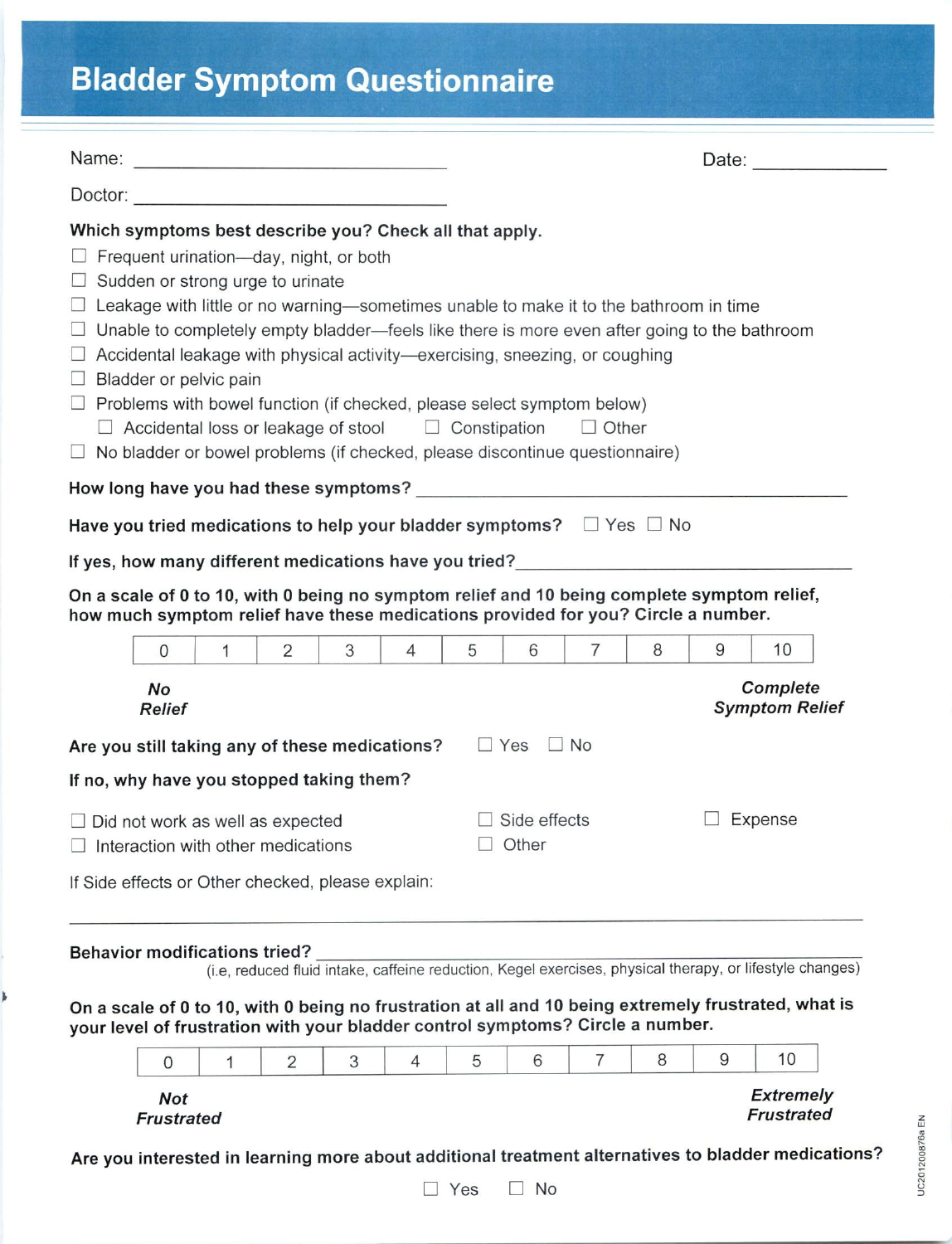

*Does cancer run in your family? Answer these questions about biological (blood) relatives on both sides of your family:*

| <b>PARENTS</b><br><b>CHILDREN</b><br><b>BROTHERS &amp; SISTERS</b><br><b>GRANDCHILDREN</b><br><b>HALF SIBLINGS</b><br><b>GRANDPARENTS</b> | <b>AUNTS &amp; UNCLES</b><br><b>NIECES &amp; NEPHEWS</b> | TODAY'S DATE (mm/dd/yy)                                                                                                                                                                                                                                                                                                                                                                                                                                                                                                                                                                                                                                                                             |
|-------------------------------------------------------------------------------------------------------------------------------------------|----------------------------------------------------------|-----------------------------------------------------------------------------------------------------------------------------------------------------------------------------------------------------------------------------------------------------------------------------------------------------------------------------------------------------------------------------------------------------------------------------------------------------------------------------------------------------------------------------------------------------------------------------------------------------------------------------------------------------------------------------------------------------|
| Have you or any of<br>your relatives had<br><b>BREAST CANCER?</b>                                                                         | <b>NO YES</b>                                            | $N\boxed{\color{orange}]}$ : $Y\boxed{\color{orange}]}$ : Do you have 2 or more relatives with any of these cancers? (Including<br>○BREAST CANCER ●PANCREATIC CANCER ●PROSTATE CANCER yourself)<br>NIVI YI Do you have any grandparents who are Ashkenazi Jewish?<br>Have you or any of your relatives been diagnosed with:<br>$N\Box Y\Box$ Breast cancer at age 45 or younger?<br>$N \Box Y \Box$ Male breast cancer?<br>these are rare<br>$N$ $\Box$ $Y$ $\Box$ Triple negative breast cancer at age 60 or younger?<br>$N$ $\Box$ $Y$ $\Box$ Two different breast cancers, with the first<br>diagnosed at age 50 or younger?<br>If YES to any, fill out the other side of this form.             |
|                                                                                                                                           |                                                          |                                                                                                                                                                                                                                                                                                                                                                                                                                                                                                                                                                                                                                                                                                     |
| Have you or any of<br>your relatives had<br><b>LYNCH SYNDROME-</b><br><b>RELATED CANCERS?</b><br>(see list at right)                      | N<br><b>NO YES</b>                                       | Do you have 2 or more relatives with any of these cancers? (Including<br>yourself)<br>LYNCH SYNDROME-RELATED CANCERS<br>◯ COLORECTAL CANCER ◯ SMALL BOWEL CANCER<br>OURETER CANCER<br>UTERINE CANCER<br>BILIARY TRACT CANCER<br><b>BRAIN TUMORS</b><br>STOMACH CANCER<br>KIDNEY CANCER<br><b>O PANCREATIC CANCER</b><br>NO YO Have you or any of your close relatives (parents, children, siblings) been<br>diagnosed with colorectal or uterine cancer at age 49 or younger?<br>$N$ $\Box$ $Y$ $\Box$ Have you or any of your relatives been diagnosed with two different<br>types of Lynch syndrome-related cancers (in the same person)?<br>If YES to any, fill out the other side of this form. |
| Have you or any of<br>your relatives had<br><b>OVARIAN,</b><br><b>FALLOPIAN TUBE, or</b><br><b>PERITONEAL CANCER?</b>                     | <b>NO YES</b>                                            | If YES, fill out the other side of this form.                                                                                                                                                                                                                                                                                                                                                                                                                                                                                                                                                                                                                                                       |

PATIENT NAME

DATE OF BIRTH *(mm/dd/yyyy)*

If you answeredNO to all the questions, you don't need to fill out the other side.

**OFFICE USE ONLY** Reviewed by: Are: outlined : questions checked on front side? Are shaded questions checked on front or back side?  $\Box$  Yes  $\rightarrow$  Turn to other side and count the cancers.  $\Box$ No  $\Box$  Yes  $\rightarrow$  Patient likely meets NCCN criteria.  $\rightarrow$  Patient accepted testing?  $\Box$ No Yes Date drawn:  $\Box$ No